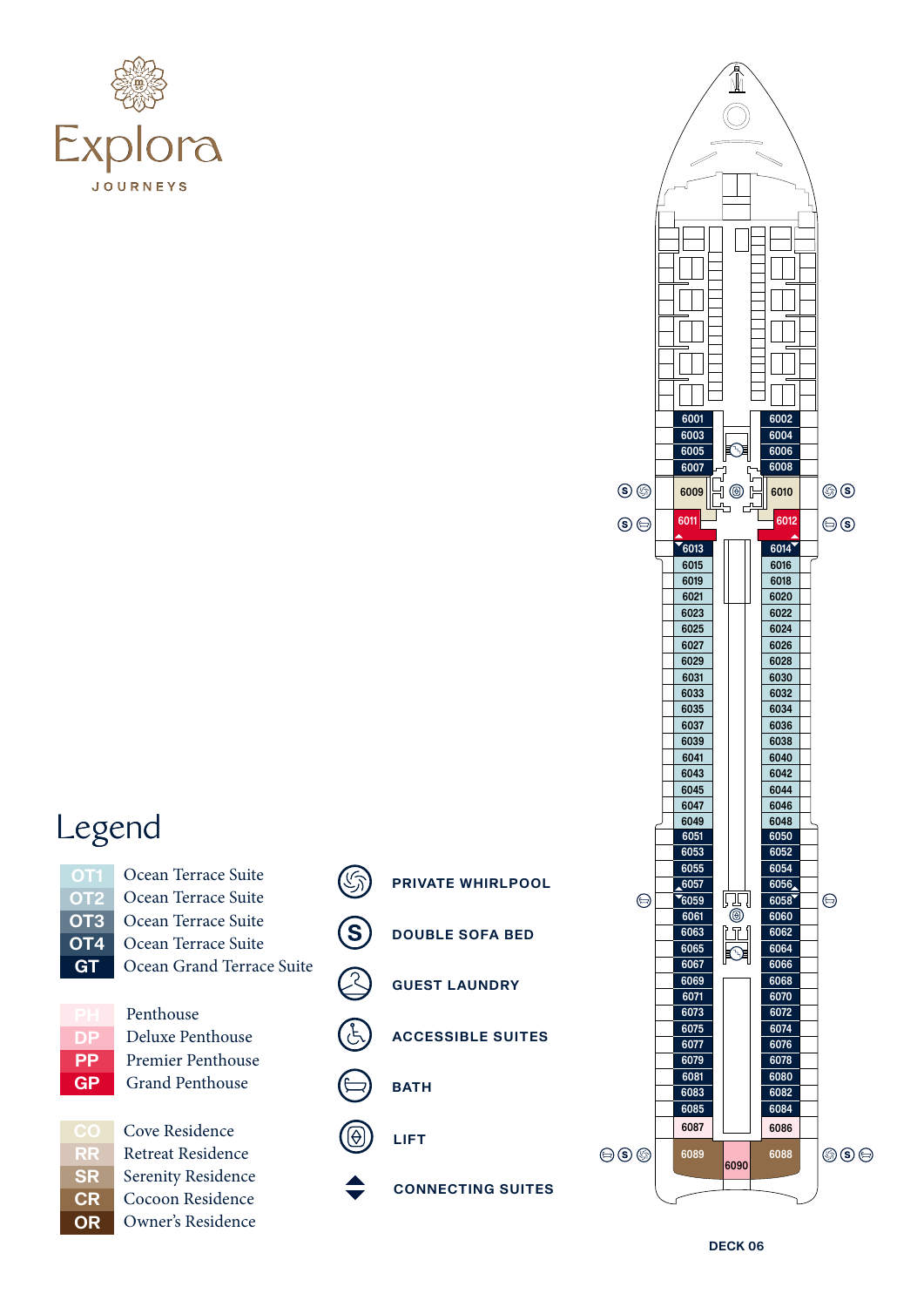



Ocean Terrace Suite Ocean Terrace Suite Ocean Terrace Suite Ocean Terrace Suite Ocean Grand Terrace Suite



RR **SR CR OR**  Penthouse Deluxe Penthouse Premier Penthouse Grand Penthouse

Cove Residence Retreat Residence Serenity Residence Cocoon Residence Owner's Residence



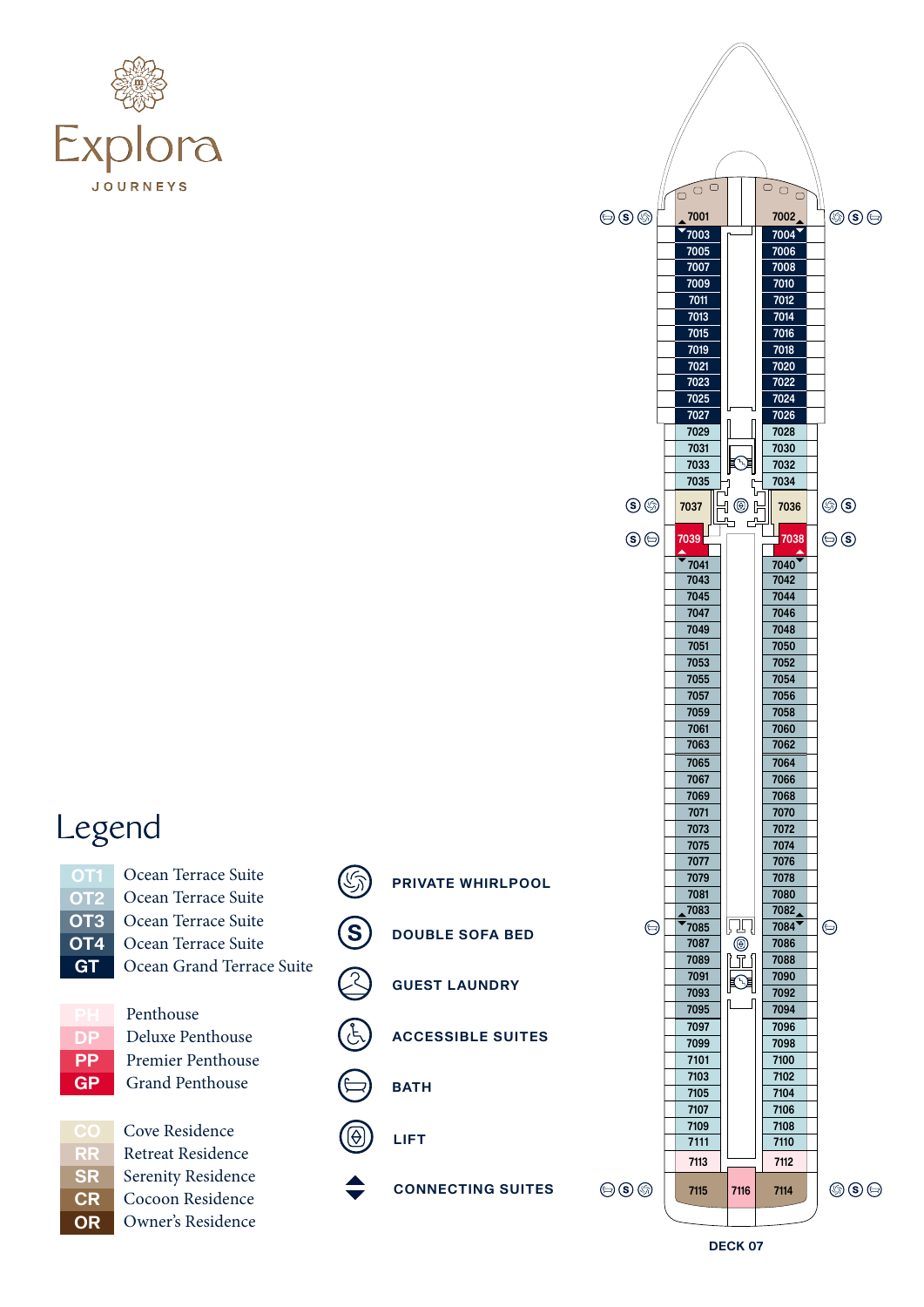



Ocean Terrace Suite Ocean Terrace Suite Ocean Terrace Suite Ocean Terrace Suite Ocean Grand Terrace Suite



Penthouse Deluxe Penthouse Premier Penthouse Grand Penthouse



Cove Residence Retreat Residence Serenity Residence Cocoon Residence Owner's Residence



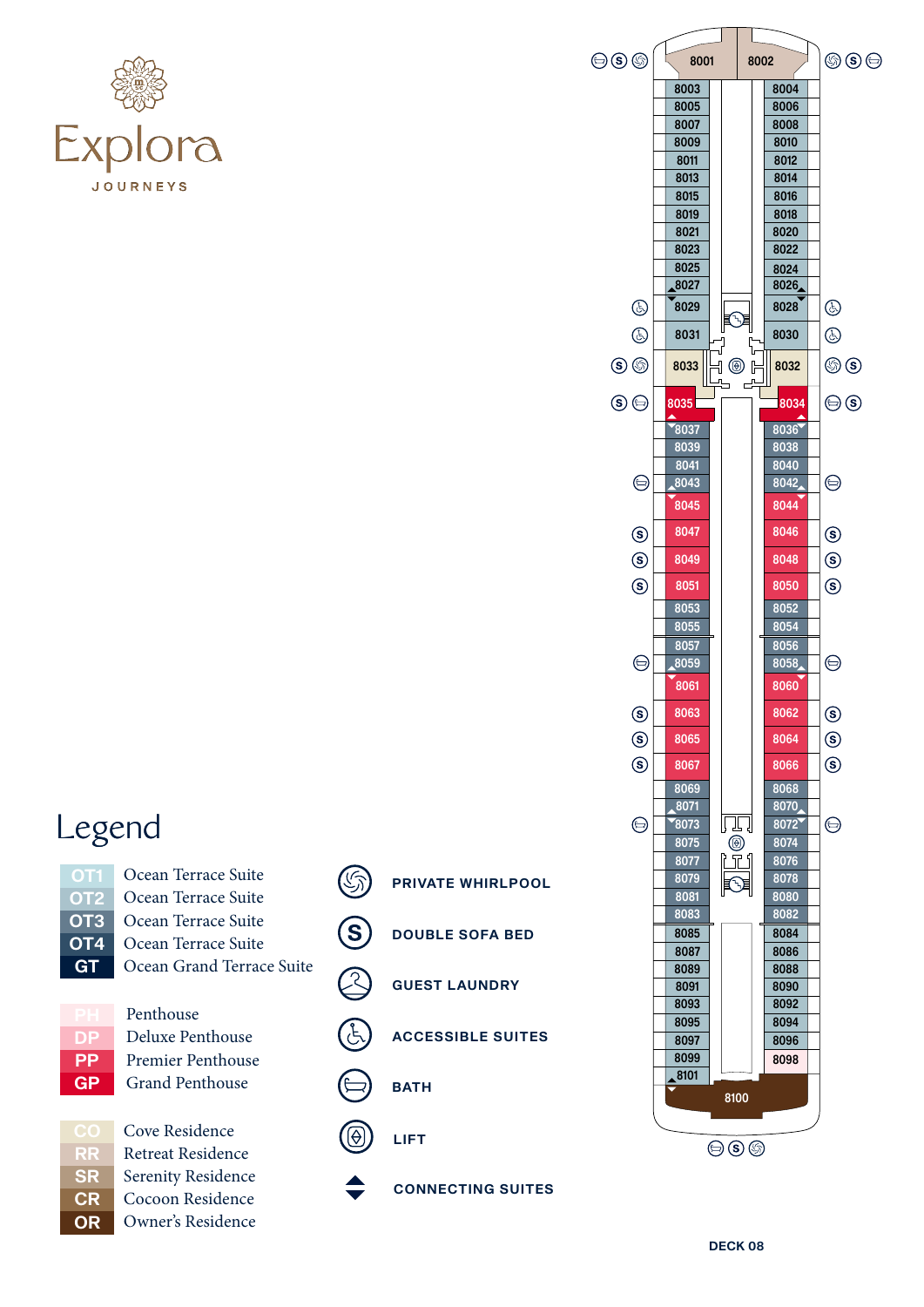



- Ocean Terrace Suite Ocean Terrace Suite Ocean Terrace Suite Ocean Terrace Suite Ocean Grand Terrace Suite
- DP **PP** GP

Penthouse Deluxe Penthouse Premier Penthouse Grand Penthouse